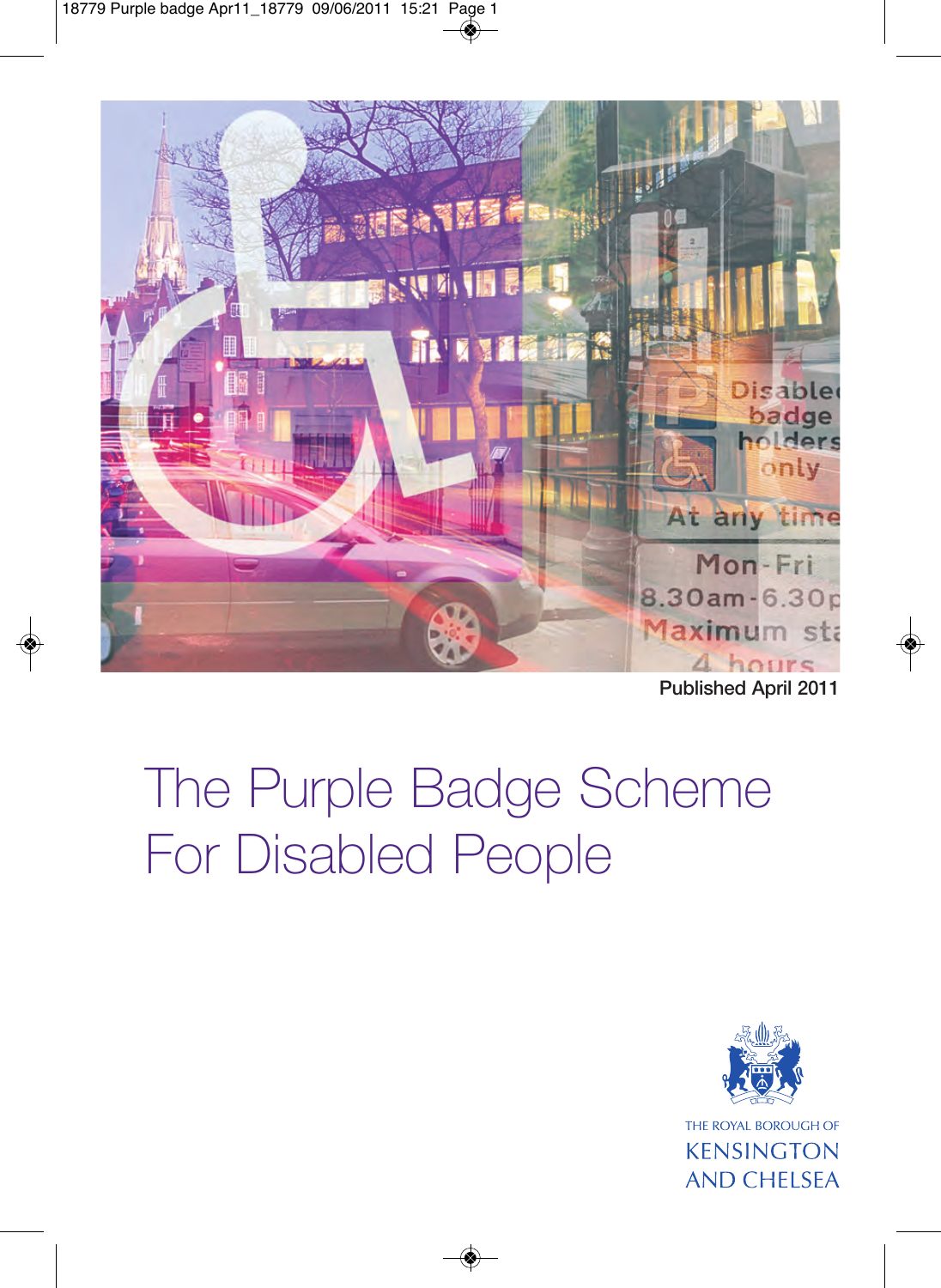# **The Purple Badge Scheme**

#### **IF YOU HAVE ANY QUESTIONS ABOUT THE PURPLE BADGE SCHEME, CONTACT:**

#### **IN PERSON BY POST**

**Accessible Transport Accessible Transport Services Team Services Team Customer Service Centre Room B118 Kensington Town Hall Kensington Town Hall Hornton Street Hornton Street London London W8 7NX W8 7NX**

**Phone: 020 7361 2390**

**Email: accessible.transport@rbkc.gov.uk** 

#### **OPENING HOURS:**

#### **Monday to Friday – 9am to 5pm**

The information we have given was correct when this leaflet was printed. However, parking rules change from time to time so this information is for general guidance only. You must make sure that you understand the parking rules and keep to them at all times.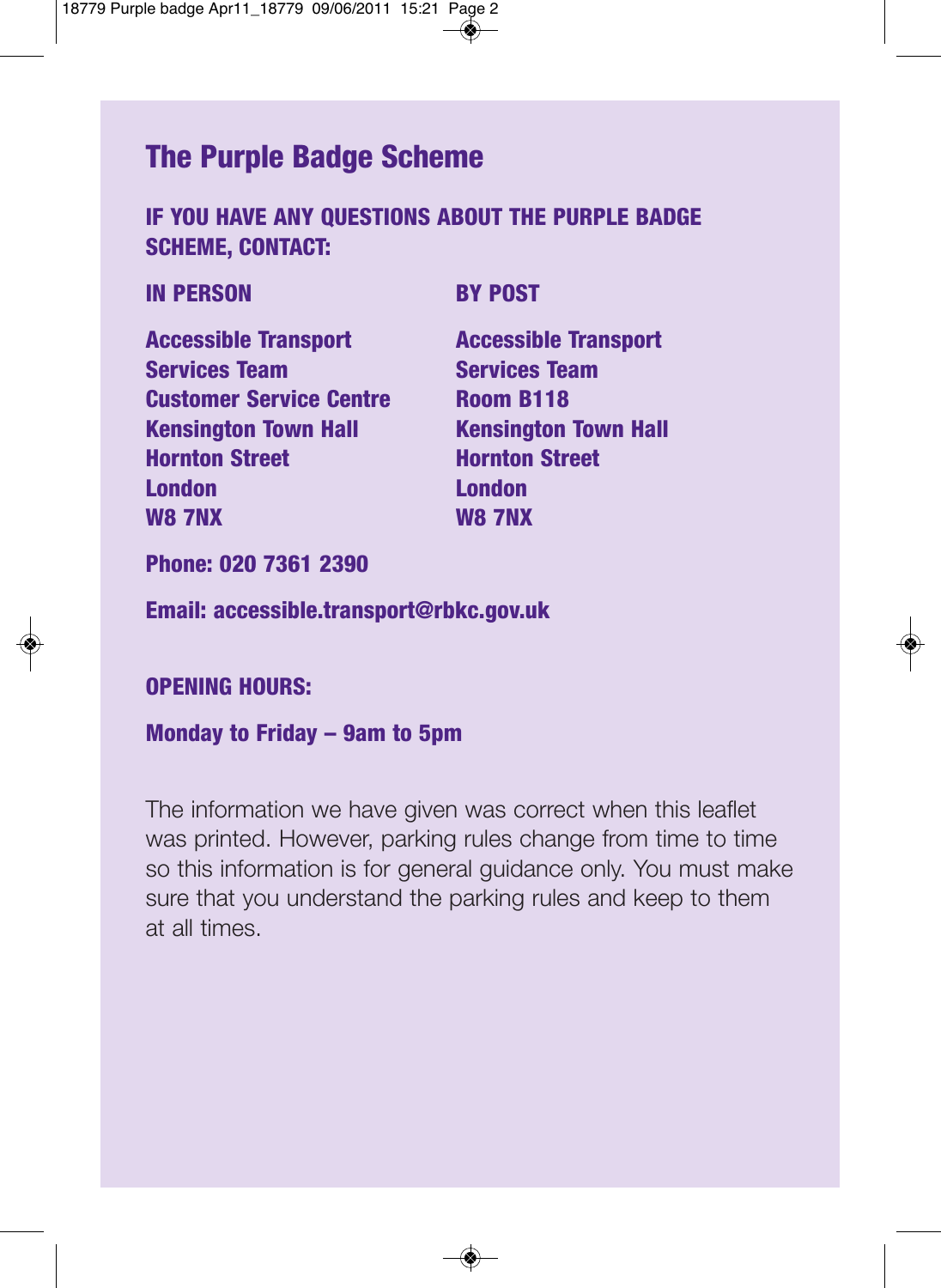# **Contents**

| What is the Purple Badge Scheme?                         |                |
|----------------------------------------------------------|----------------|
| What are the rules for using the Purple Badge?           |                |
| Where can I park?                                        | 3              |
| Where can't I park?                                      | 4              |
| Can I have a personalised parking bay where I live?      | 5              |
| How do I apply for a purple badge?                       | 6              |
| What should I do if I get a Penalty Charge Notice (PCN)? | $\overline{7}$ |
| What should I do if my vehicle has been clamped?         | 9              |
| What should I do if my vehicle has been removed?         | 11             |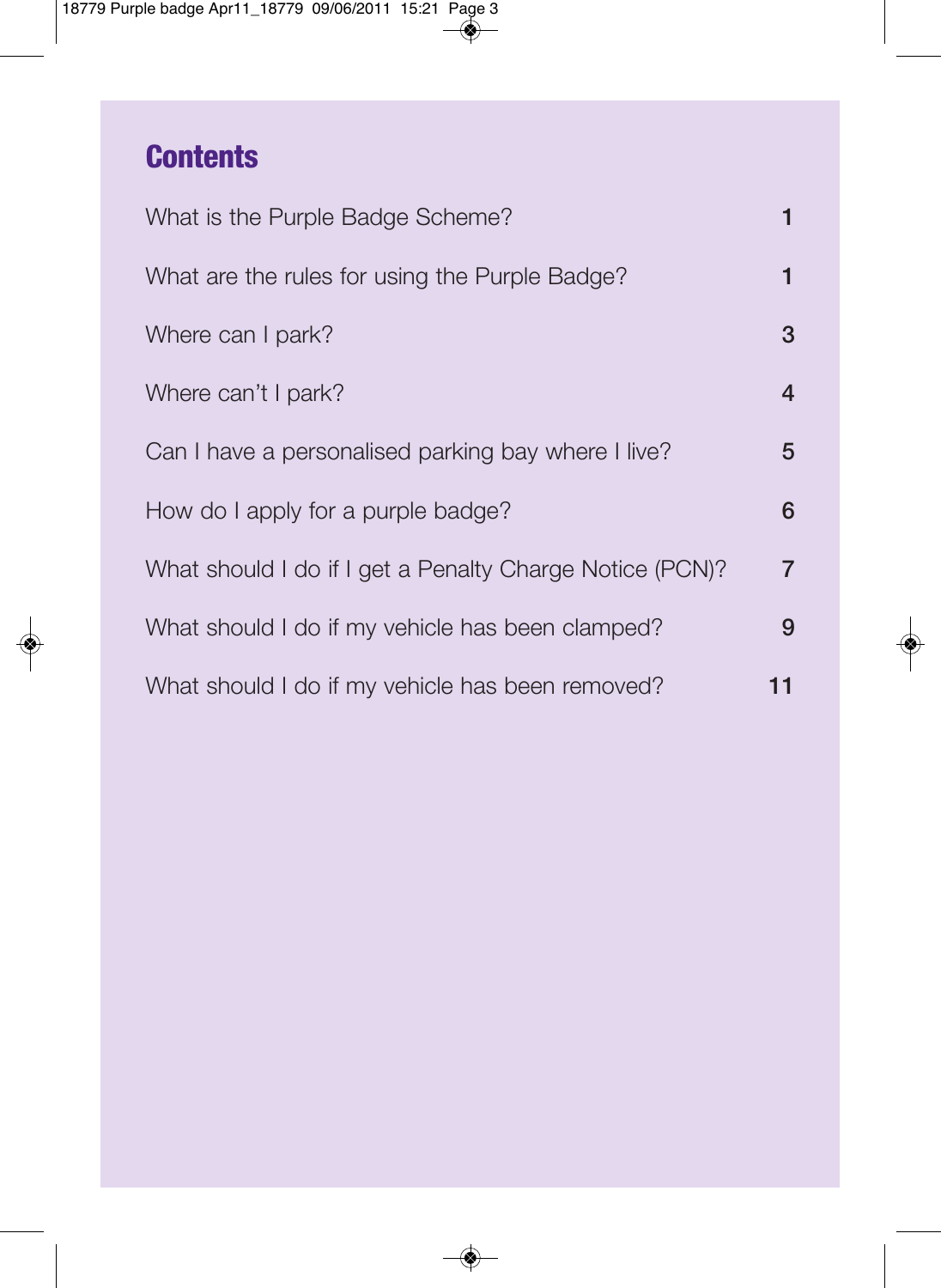# **What is the Purple Badge Scheme?**

Due to the serious parking problems in central London, the Secretary of State for Transport decided that when the European Blue Badge was introduced, the normal disabled parking concessions would not apply in:



- the Royal Borough of Kensington and Chelsea;
- the City of Westminster;
- the City of London; and
- part of Camden, south of Euston Road.

We believe that parking concessions for disabled people are an important and central feature of our parking policy. As part of our commitment to equal opportunities, we recognise disabled people's needs.

Because of this we, and the other boroughs, have set up special disabled badge schemes. Ours is the Purple Badge Scheme and allows you to park in the Royal Borough of Kensington and Chelsea. We also give qualifying residents a European Blue Badge so you can use it outside this borough in the areas covered by the national scheme.

A Royal Borough of Kensington and Chelsea Purple Badge is a valuable document, and we do all we can to make sure that only eligible people hold them. If you think that someone is using a Purple Badge they are not entitled to, please call **020 7361 4202**. We will keep your details confidential.

# **What are the rules for using the Purple Badge?**

• The Purple Badge is for your use only and you need to make sure that it is used properly. You must make sure that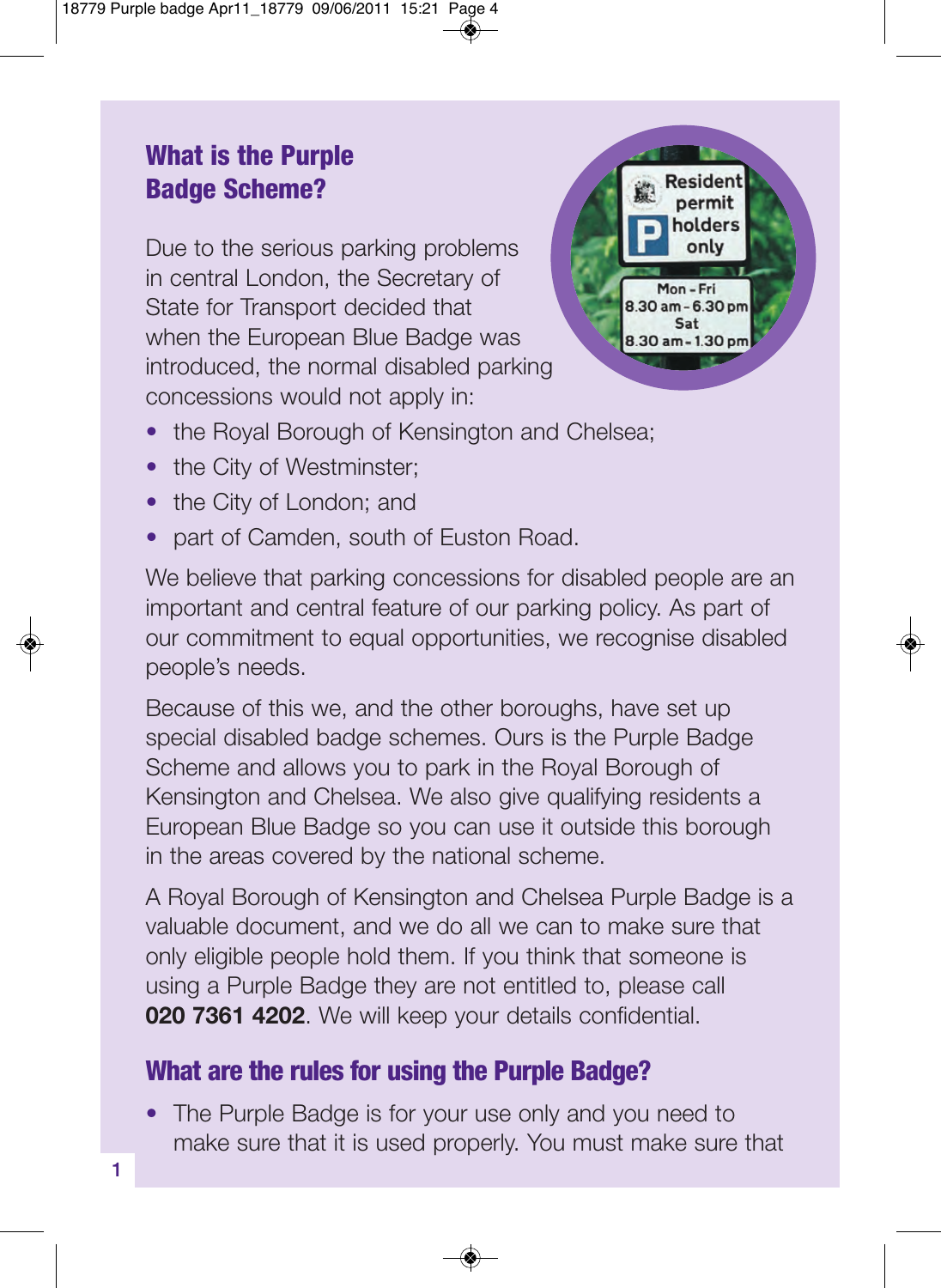other members of your family do not use your badge when you are not travelling in the vehicle, even if they are doing something on your behalf.

- The Purple Badge must not be altered in any way, nor copied. If a Purple Badge is defaced or altered it will no longer be valid and you may therefore be subject to a fine.
- The Purple Badge is not transferable and cannot be passed to other people.
- You must display the Purple Badge on your vehicle windscreen or dashboard so anyone can read the expiry date, vehicle's registration number and serial number from outside the vehicle;
- You must ensure the Purple Badge is renewed before it expires.
- If your 'nominated' driver lives in the Royal Borough and does not have off-street parking available to them, they should have a residents' parking permit;
- If you are the only person who drives your vehicle and you have a Purple Badge, you do not need to buy a residents' parking permit.

### **You should send us back the Purple Badge when:**

- you don't need it anymore;
- it has expired;
- the details are faded or can't be read:
- the badge holder has passed away;
- the vehicle registration is no longer valid;
- a badge that you had lost is found, but it has already been replaced by another one.

You must return your badge within 48 hours if we ask you to do so.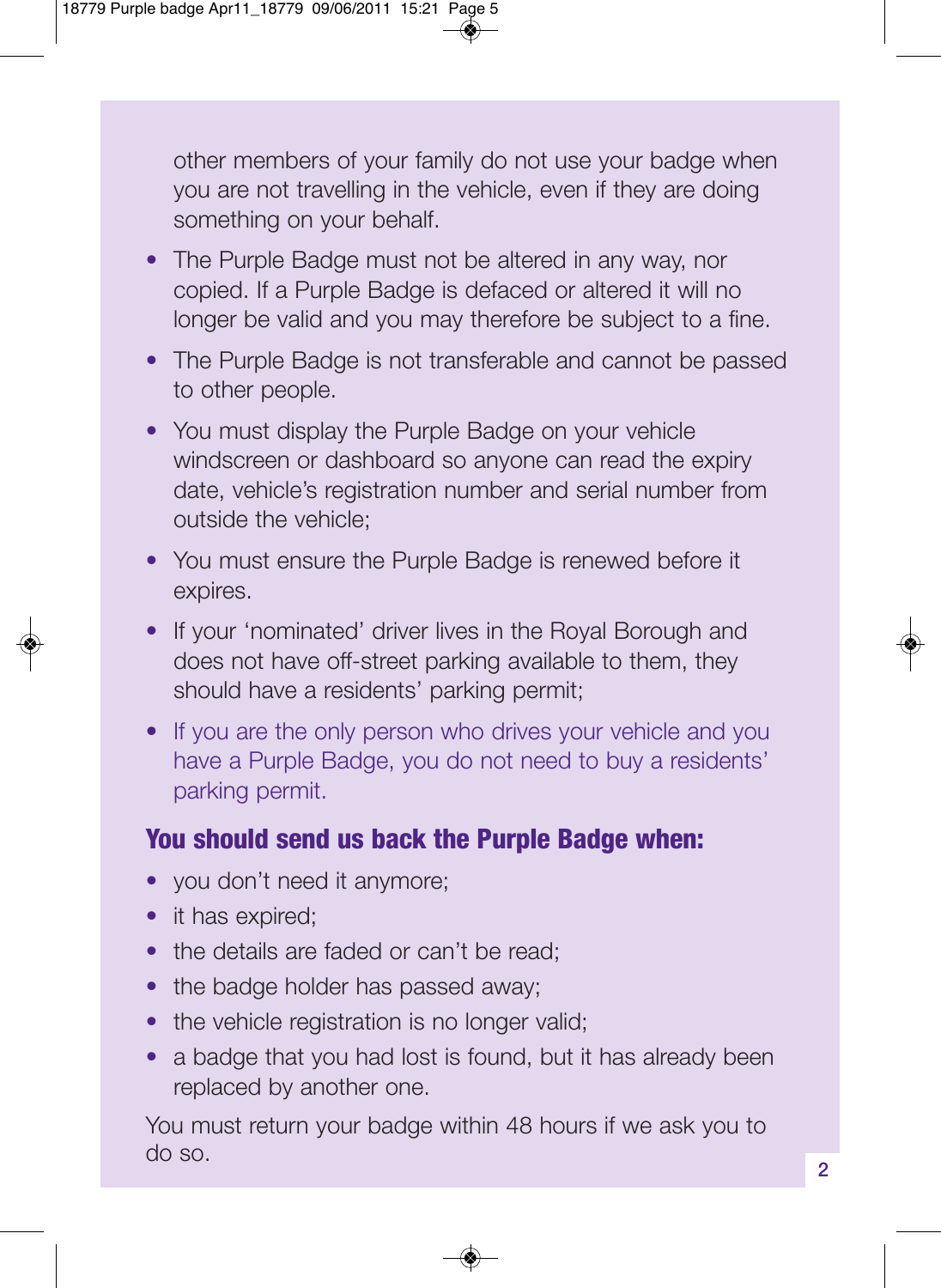#### **Where can I park?**

The Purple badge can only be used to park in the Royal Borough of Kensington and Chelsea. You can park as follows:

- Free parking is allowed (with no time limit) in any 'on-street' resident parking bay, as long as there is no parking suspension in force;
- Free parking is allowed (with no time limit) in any pay and display bay, as long as there is no parking suspension in force.

An exception to this rule applies at the following locations, due to their special operational hours:

- Holland Park Avenue between 10am and 4pm from Monday to Friday and between 8.30am and 1.30pm on Saturdays. Parking is not restricted after 1.30pm on Saturdays;
- Notting Hill Gate between 10am and 4pm from Monday to Friday and between 10am and 1.30pm on Saturdays. Parking is not restricted after 1.30pm on Saturdays;
- You can stop for 20 minutes on yellow lines to allow for a disabled person to be dropped off or picked up, or for collecting goods, as long as no loading restriction is in place.

Always check if a suspension notice is in force. The suspension notices are bright yellow signs that are 1.5 feet by 1 foot (46cm by 30cm) in size.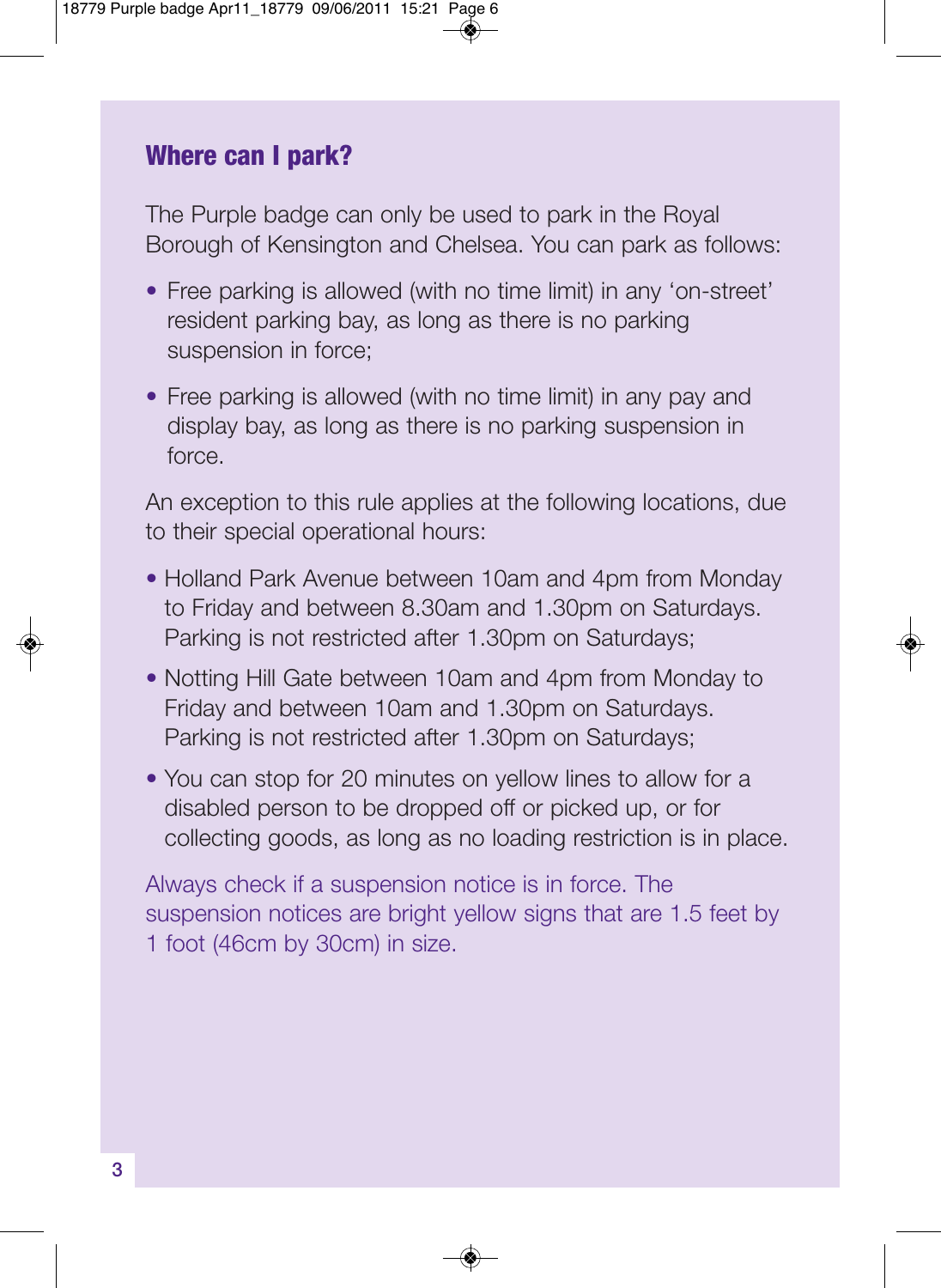# **Where can't I park?**

- In any pay and display machine bay in the following circumstances;
- Holland Park Avenue between 8am and 10am and between 4pm and 6.30pm, Monday to Friday;
- Notting Hill Gate between 8am and 10am and between 4pm and 6.30pm, Monday to Friday and between 8am and 10am on Saturdays;



- You can't park where a loading ban is in force, as shown by a time plate and one to two yellow kerb markings;
- You can't park in a bus lane while bus services are running (see appropriate time plate);
- You can't park in a cycle lane or on any clearway:
- You can't park on a zebra or pelican crossing, or on the zigzag road markings before and after these crossings;
- You can't park in a parking bay marked for the police, taxis, coaches, diplomats or doctors;
- You can't park in a disabled blue badge holders bay.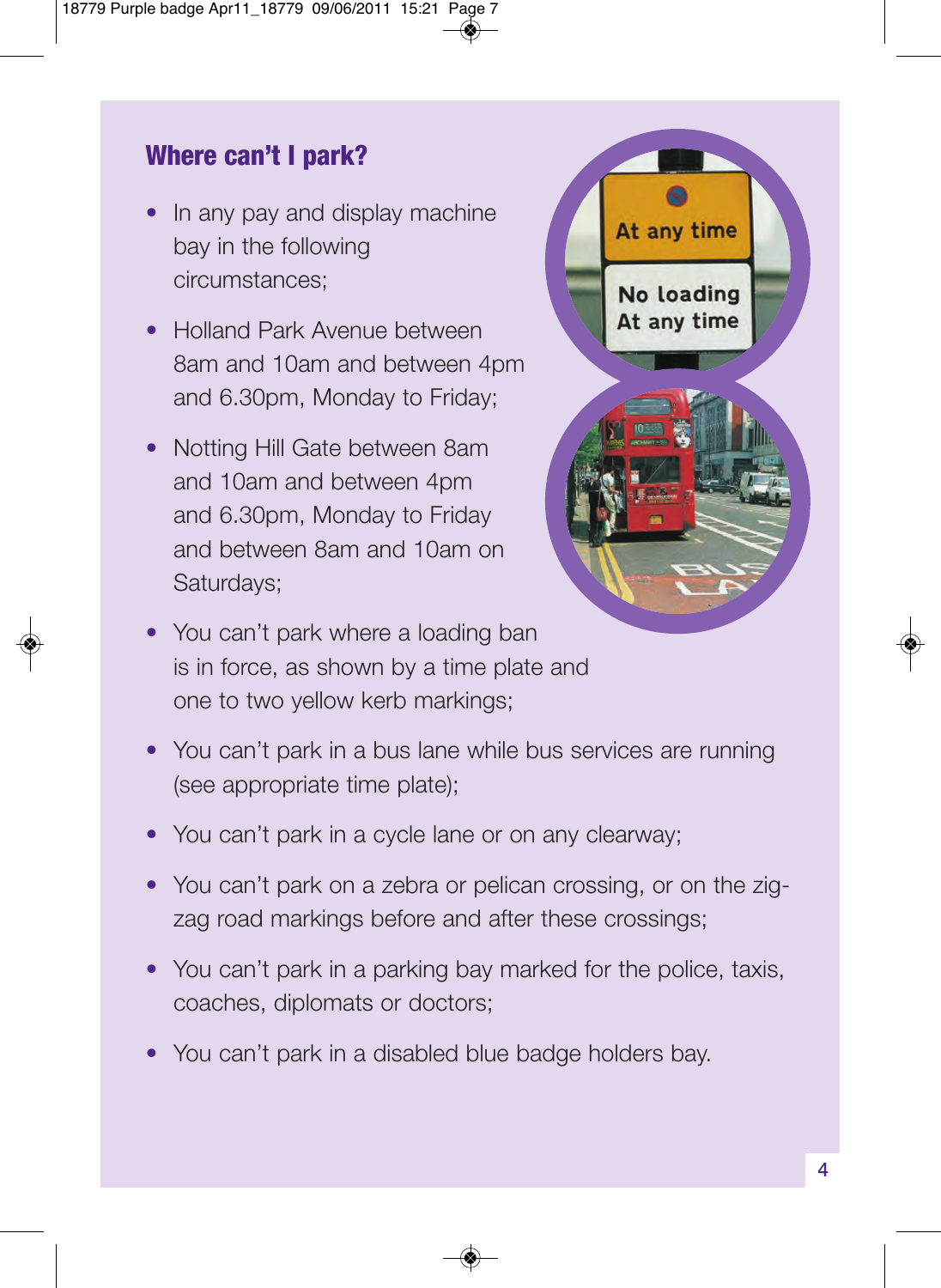- You can't park in a personalised disabled bay.
- You can't park where temporary parking limits are in force along part of a road, for example, as shown by 'no-waiting' cones.

Also, you should not park your vehicle where it could cause a danger to other people or where it can cause an obstruction.

# **What will happen to your vehicle if it is moved due to parking illegally?**



If you are parked dangerously or you are parked in a suspended, personalised disabled, diplomatic or doctor's bay your vehicle will be moved to the nearest available parking bay.

# **Can I have a personalised parking bay where I live?**

We may provide personalised parking bays for people who hold a Purple badge, cannot walk more than 50 metres and who have been assessed to need this facility. A personalised parking bay is provided outside or near a person's front door for their exclusive use if no off street parking is available. Each parking bay is marked by an identity number which is also printed on your special permit. You must display this personalised permit, and your Purple Badge, in the vehicle when you are using the bay.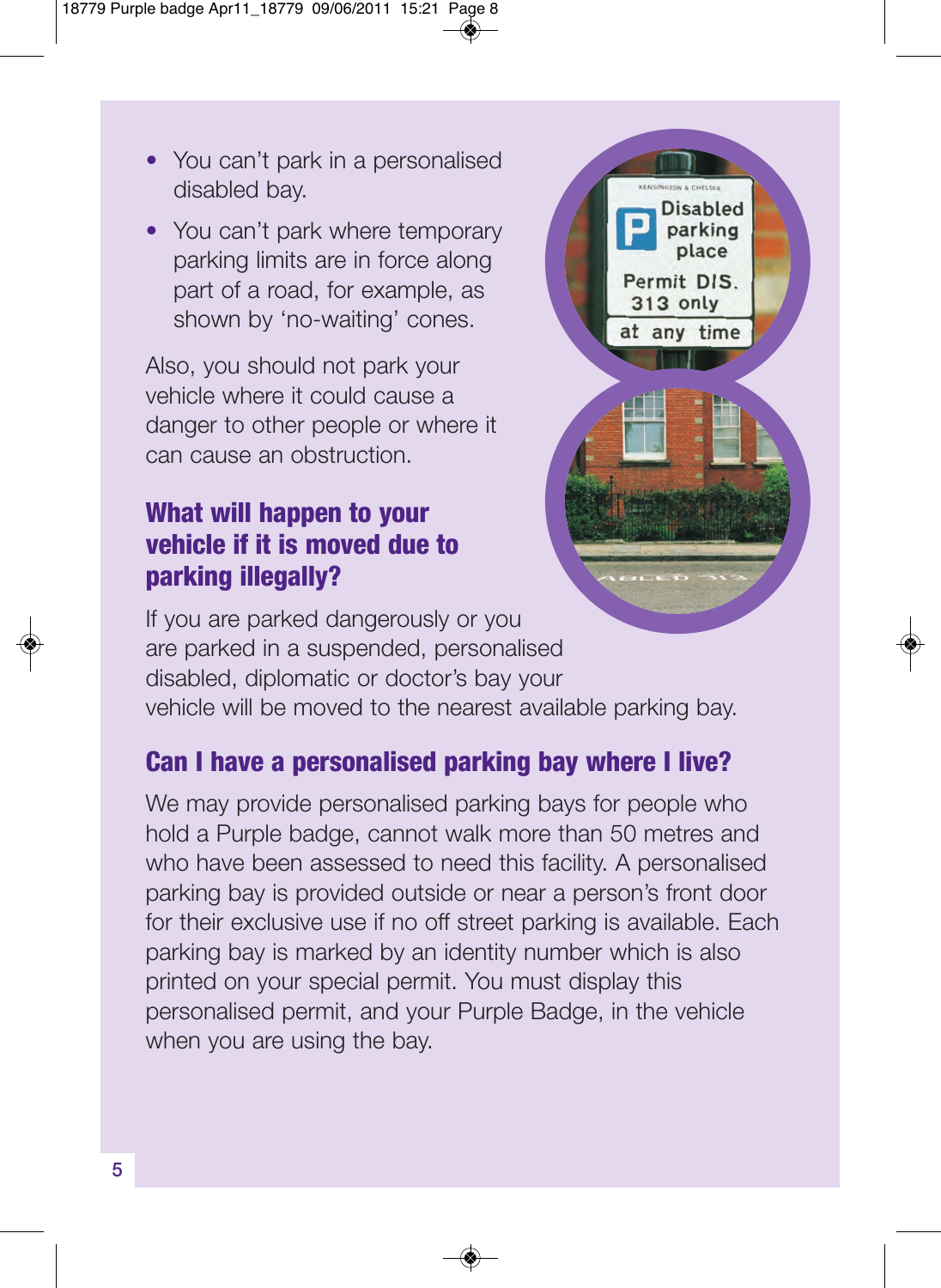If you don't display your Purple Badge in the vehicle, showing the expiry date, you (or the driver if you are the passenger) may get a penalty charge notice (PCN), or the vehicle may be clamped or removed. You will then have to pay a release fee before the vehicle is released.

### **How do I apply for a Purple Badge or a personalised parking bay?**

If you ask Accessible Transport Service Team, they will send you an application form for a Purple Badge and a personalised parking bay.

#### **IN PERSON BY POST**

**Accessible Transport Accessible Transport Accessible Transport Services Team Services Team Customer Service Centre Room B118 Kensington Town Hall Kensington Town Hall Hornton Street Hornton Street London London W8 7NX W8 7NX**

**Phone: 020 7361 2390**

**Email: accessible.transport@rbkc.gov.uk Website: www.rbkc.gov.uk/healthandsocialcare/peoplefirst/ gettingoutandabout**

**OPENING HOURS:**

**Monday to Friday – 9am to 5pm**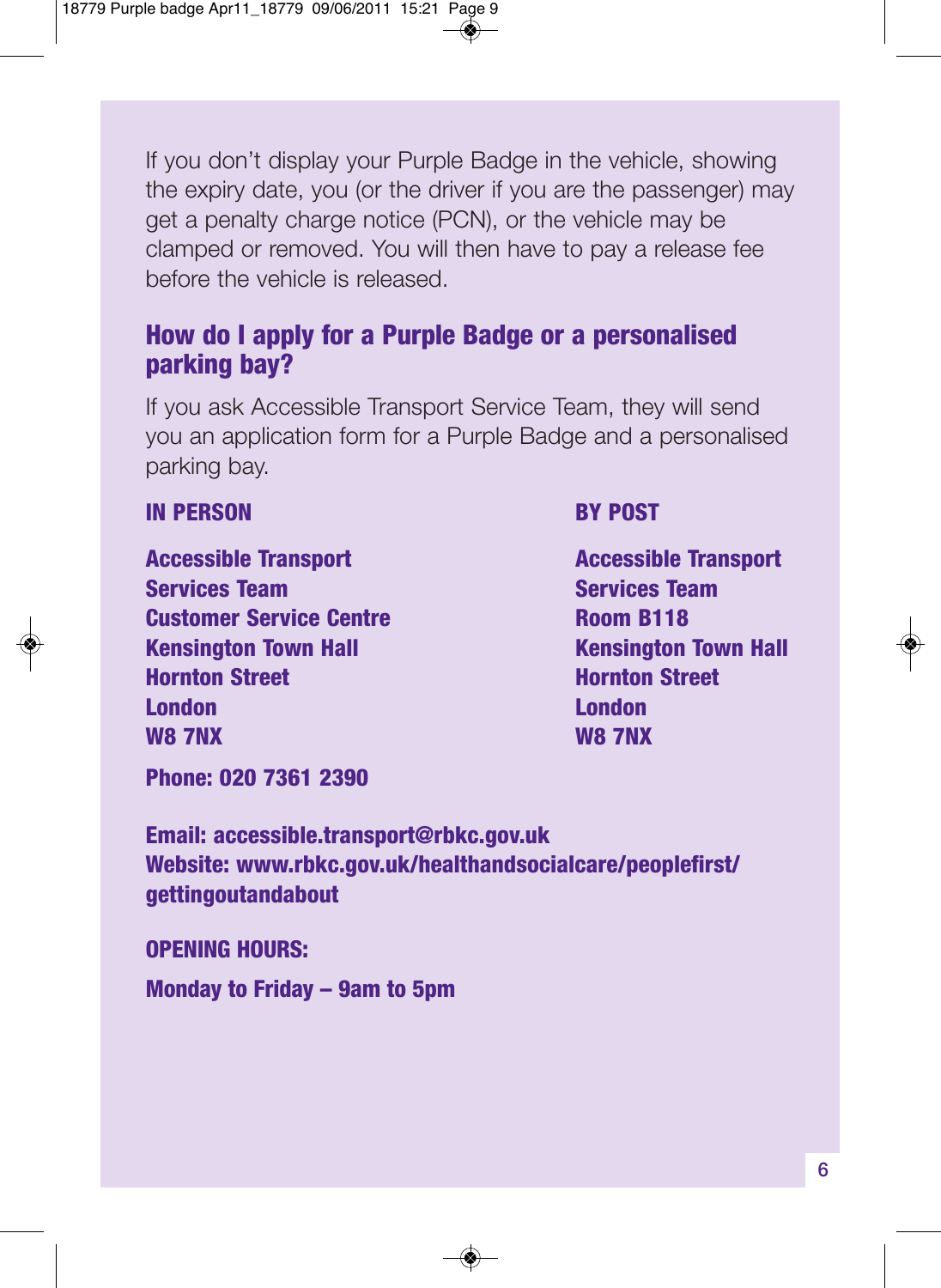# **What should I do if I get a Penalty Charge Notice (PCN)?**

From 15 April 2011, the penalty for parking illegally is £130 for a serious contravention or £80 for a lesser contravention. If you pay the charge within 14 days, you will qualify for a 50 percent reduction.



### **You can pay by cheque or postal order by post to:**

RB Kensington and Chelsea, RBKC, PO Box 4294, Worthing BN13 1WW

### **By credit or debit card over the phone on:**

020 7361 4382.

Monday to Friday – 9am to 5pm

24 Hour automated phone: 020 7795 8888

### **In person at:**

Customer Service Centre, The Town Hall, Hornton Street, London W8 7NX

Monday to Friday: 9am to 5pm

If you have received a Penalty Charge Notice which you feel is unfair, you can challenge it, within the first 14 days of receiving a notice, by writing to: **RBKC, PO Box 4294, Worthing BN13 1WW**

If you do not pay the PCN within 28 days, you will receive a document called a 'Notice to Owner' explaining how to make a formal representation, or pay the full penalty charge (see PCN above).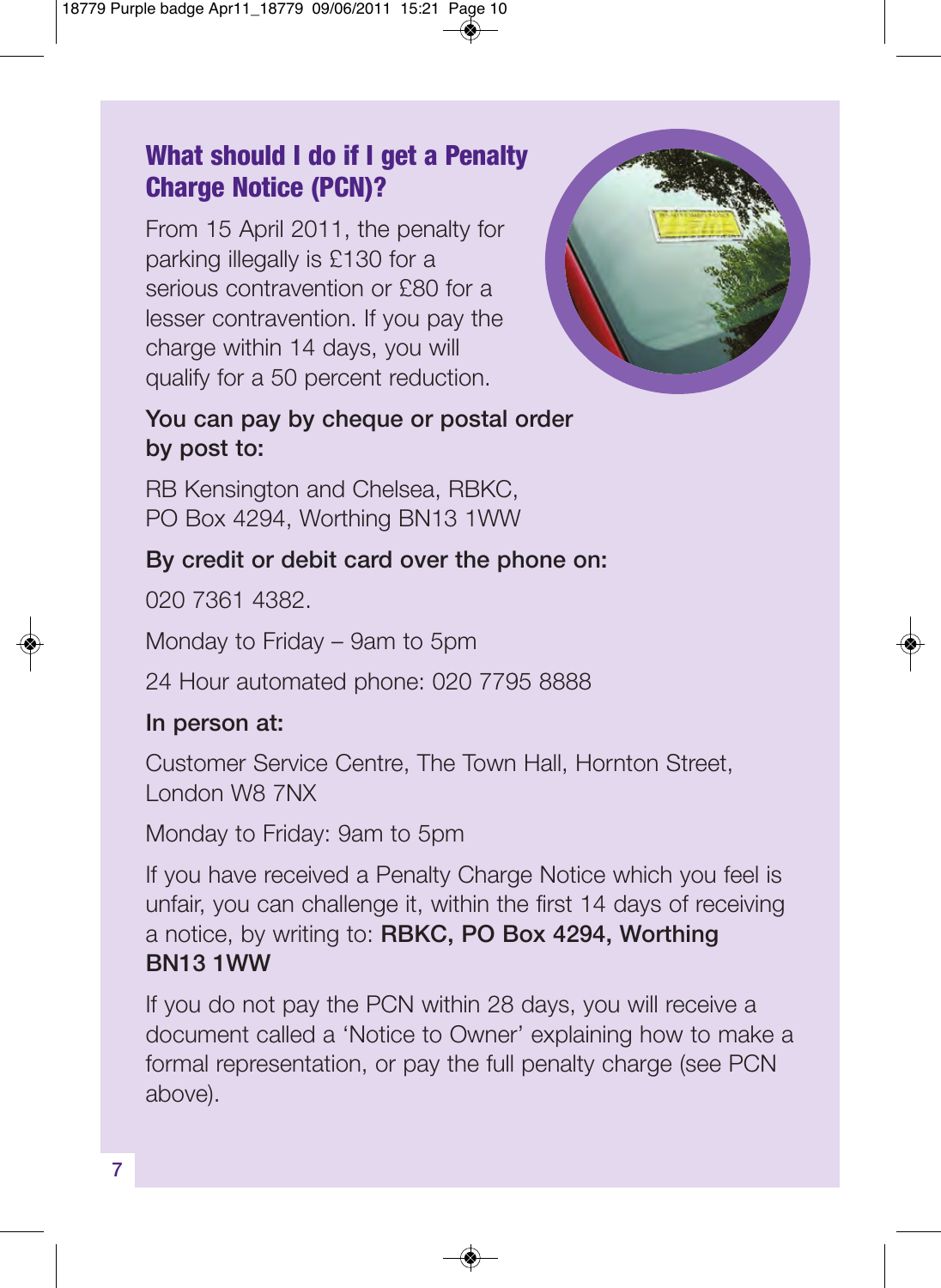If we reject your formal representation and we decide the PCN was valid and you disagree, you can appeal to the Parking and Traffic Appeals Service. An independent adjudicator will then review your case and his or her decision will be final.

If you ignore our notice or the independent adjudicator's decision to uphold a Penalty Charge Notice, the charge will rise by 50% and we will deal with this as a debt. This could possibly lead to us passing the debt to bailiffs.

# **How to avoid your vehicle being clamped or removed**

A vehicle correctly displaying a valid Purple Badge in accordance with the rules of the purple badge scheme will not be clamped or towed for parking offences.

If you (or the driver if you are the passenger) parks with a purple badge in violation of those rules, or in a forbidden area, you may receive a penalty charge notice. You may also have your vehicle clamped or towed away.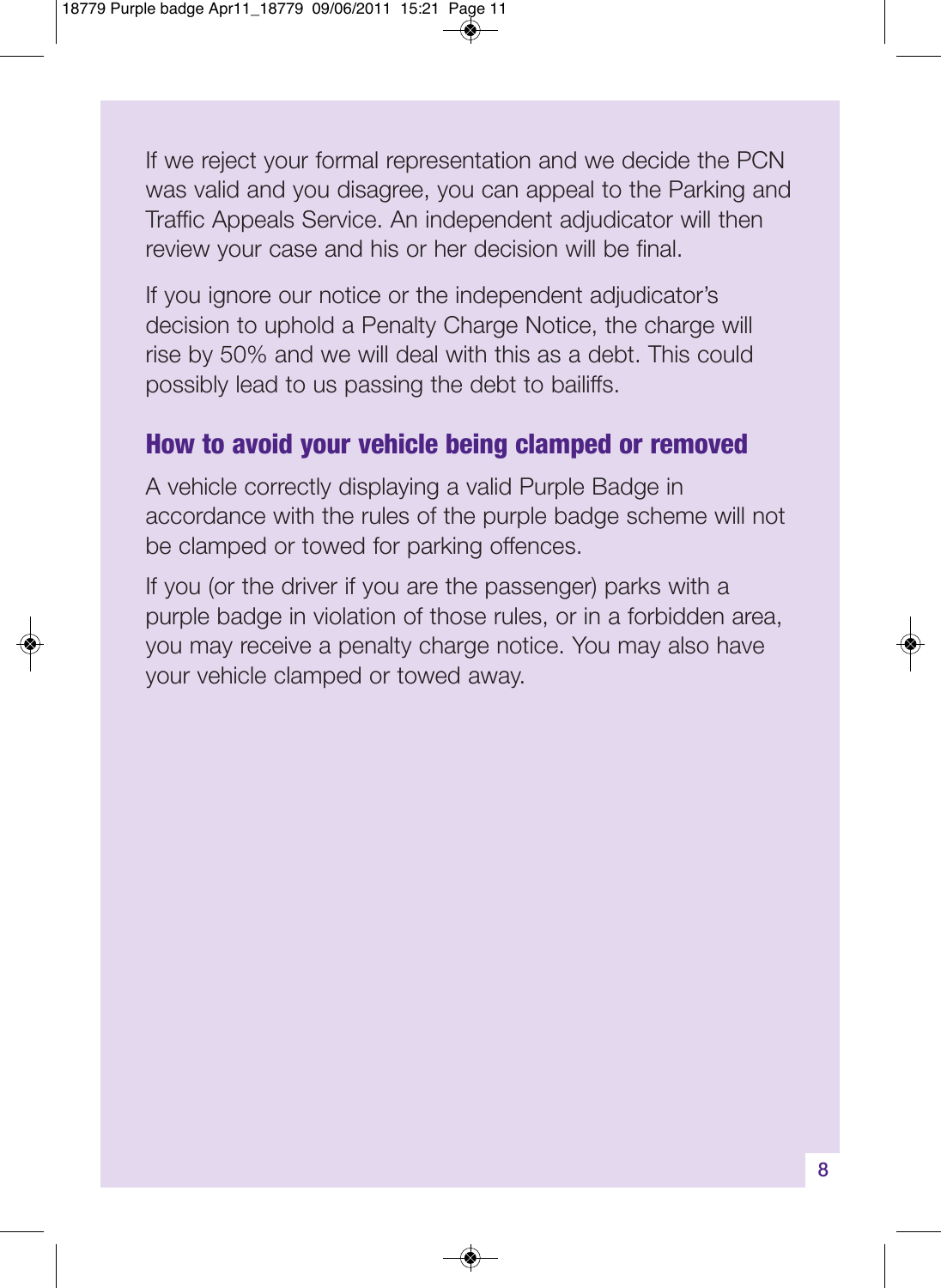# **What should I do if my vehicle has been clamped?**

If your vehicle is clamped, you will need to pay the release fee of £70 and the applicable Penalty Charge Notice fee (see page 7) to have the clamp removed



#### **You can pay in the following ways:**

By credit or debit card over the phone on:

020 7376 3721 or 020 7376 8402

Monday to Saturday – 8am to 8pm

At any other time, please phone 020 7351 1203

#### **In person at:**

Customer Service Centre The Town Hall Hornton Street London W8 7NX

### **Opening hours:**

Monday to Friday – 9am to 5pm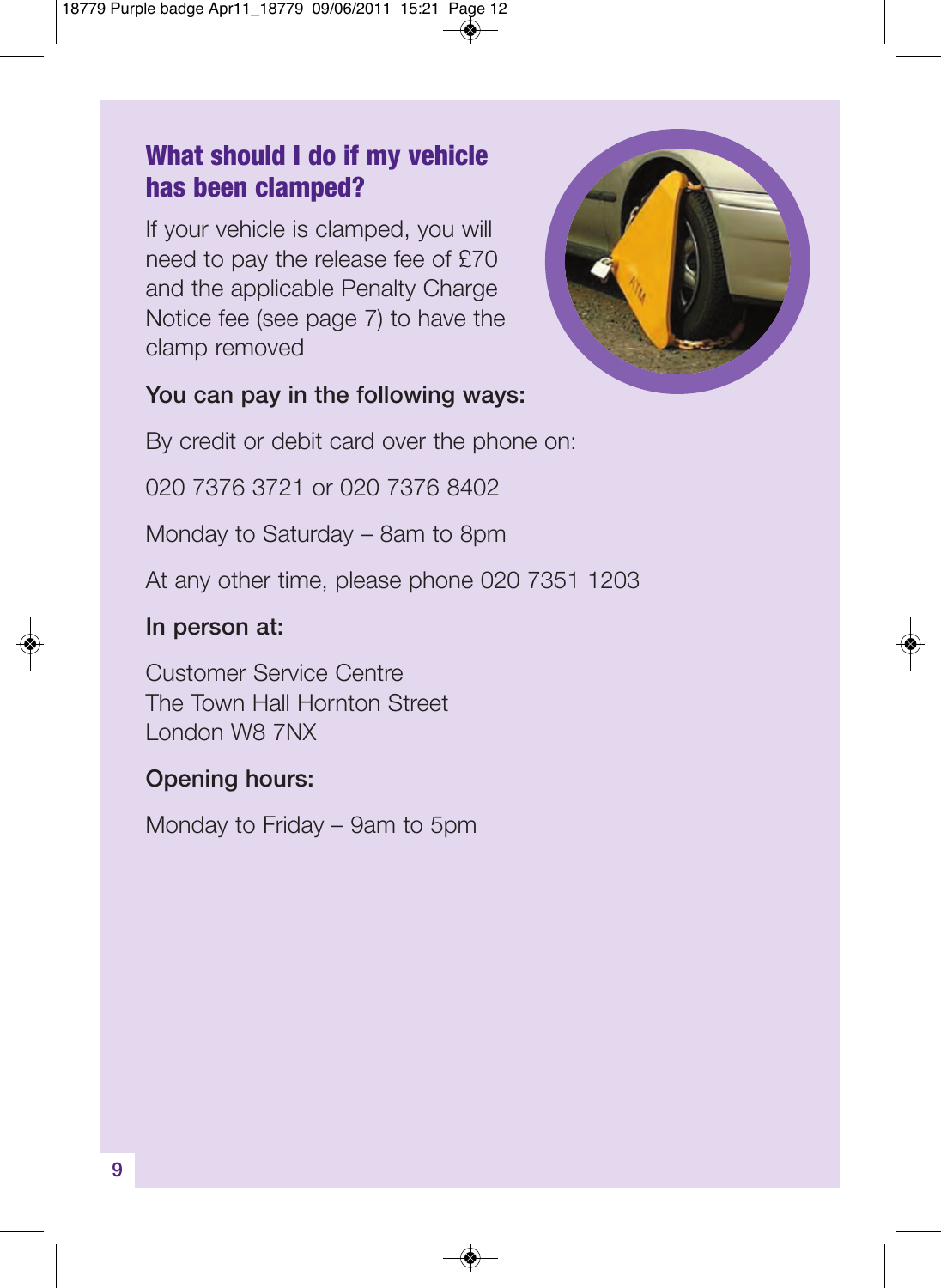If we clamp your vehicle and you feel it is unfair, you can make a representation against it after paying the release fees. You can do this within 28 days of receiving the Penalty Charge Notice by writing to:

**The Clamp and Removal Team RBKC PO Box 4294 Worthing BN13 1WW**

If we reject your formal representation and we decide that the PCN and clamping was valid and you disagree, you can appeal to the Parking and Traffic Appeals Service. An independent adjudicator will then review your case and his or her decision will be final.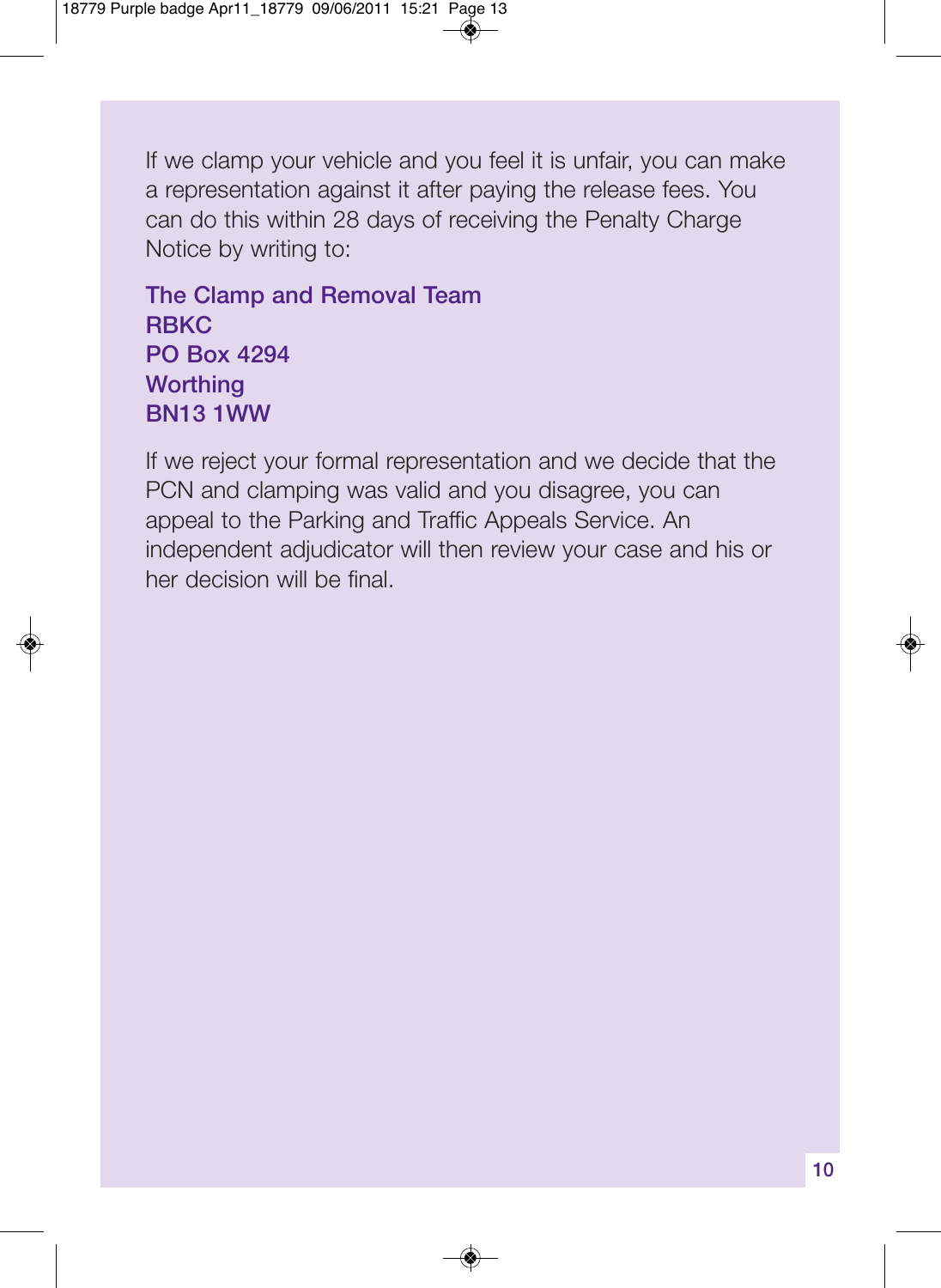### **What should I do if my vehicle has been removed?**

If you hold a purple badge we normally will not remove your vehicle (or the vehicle you are travelling in) to the Lots Road car pound, unless you have not displayed your badge lawfully in the vehicle, or the badge has expired, been altered or defaced.



Also, if your car seems to be causing a danger or obstruction where it is parked, we may move it to a street nearby or tow it away.

If you think that we have removed your vehicle, you should phone TRACE on 0845 206 8602. They will be able to tell you where your vehicle is and the fee you will have to pay to get it back.

Once you have provided some proof that you own the vehicle and paid the release fee (£200) and the applicable PCN fee (see page 7), we will return your vehicle to you. This is the least you will pay to get your vehicle back from the car pound, but this could increase if you have to pay storage charges which are £40 a day.

**You can pay in person by cash, cheque or postal order, or by credit or debit card, at:**

**Lots Road Car Pound 63 Lots Road London SW10**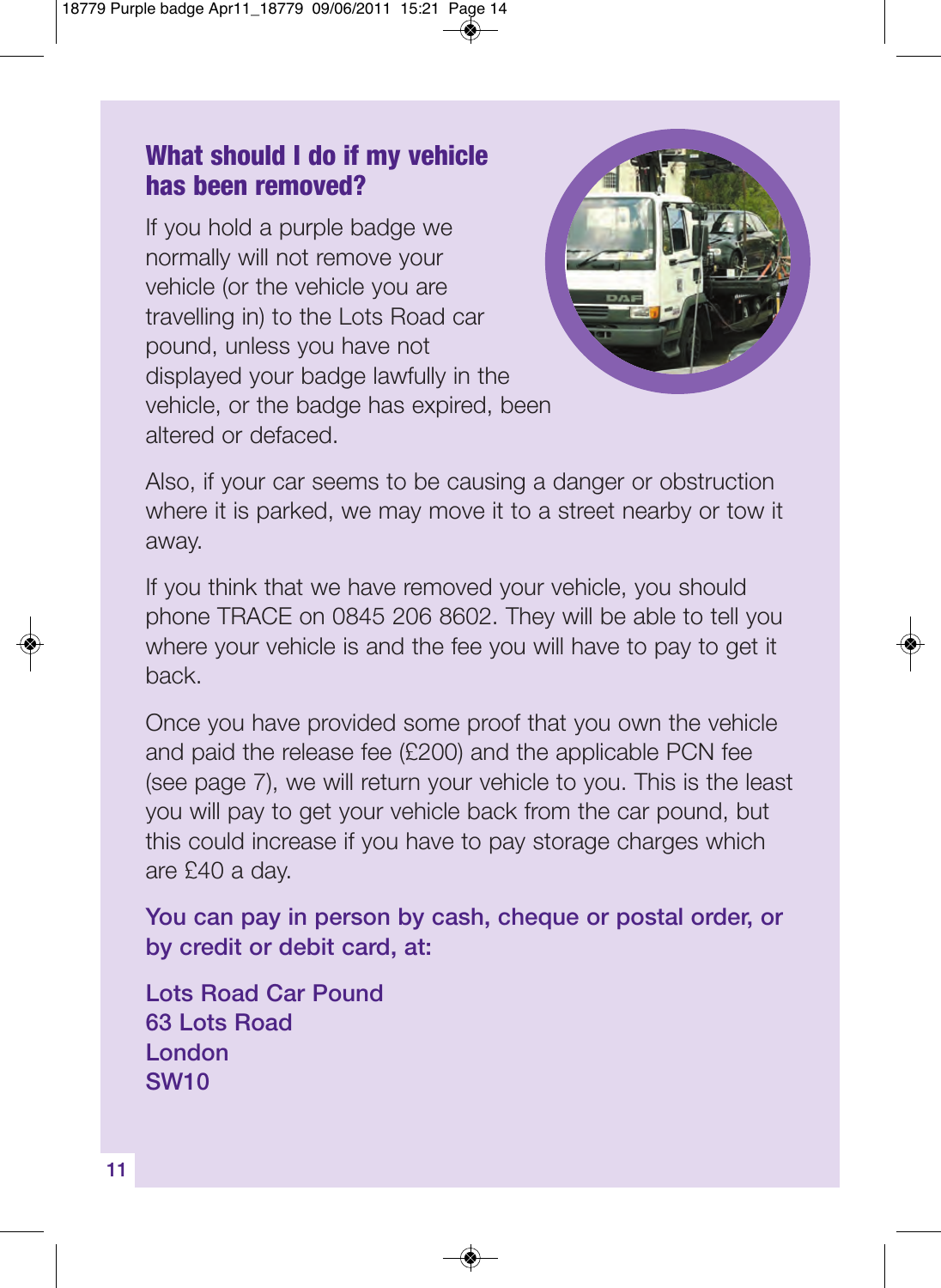#### **Opening hours:**

24 hours a day, every day of the year (including Christmas Day).

If we remove your vehicle and you feel it is unfair, you can make a representation against it after paying the release fees. You can do this by writing to the Clamp and Removal address above, within 28 days of receiving the Penalty Charge Notice.

If we reject your formal representation and we decide that the PCN and removing of your vehicle was valid and you disagree, you can appeal to the Parking and Traffic Appeals Service. An independent adjudicator will then review your case and his or her decision will be final.